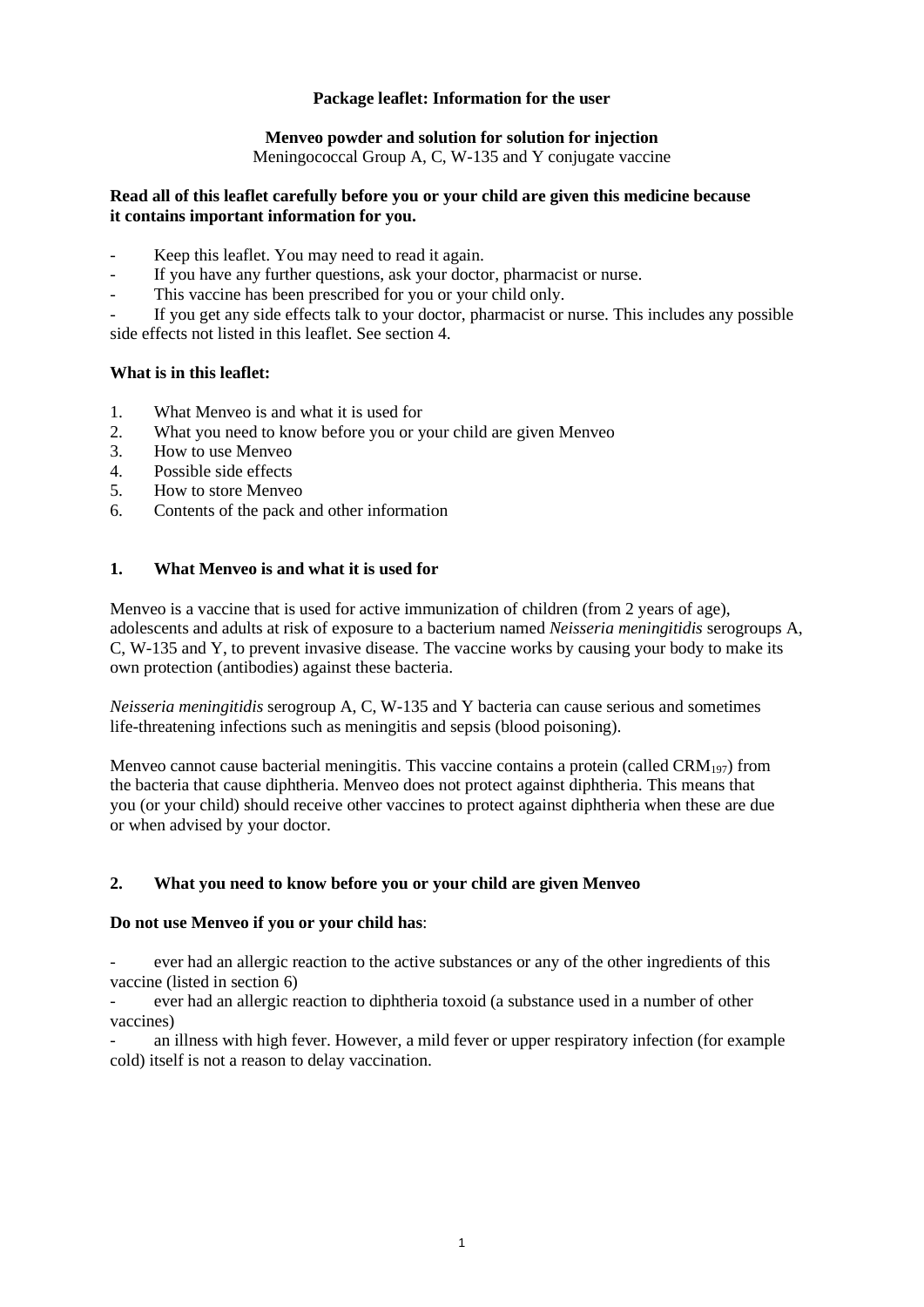## **Warnings and precautions:**

Talk to your doctor or nurse before you or your child are given Menveo if you or your child: have a weakened immune system. Little is known about the effectiveness of Menveo when administered to individuals with weakened immunity due to the use of immunosuppressive medications, or HIV infection, and other possible causes. It is possible that the effectiveness of Menveo could be reduced in such individuals.

have haemophilia or any other problem that may stop your blood from clotting properly, such as persons receiving blood thinners (anticoagulants).

receive treatment that blocks the part of the immune system known as complement activation, such as eculizumab. Even if you have been vaccinated with Menveo you remain at increased risk of disease caused by the *Neisseria meningitidis* groups A, C, W-135 and Y bacteria.

Fainting, feeling faint or other stress-related reactions can occur as a response to any needle injection. Tell your doctor or nurse if you have experienced this kind of reaction previously.

This vaccine can only protect against meningococcal group A, C, W-135, and Y bacteria. It cannot protect against other types of meningococcal bacteria other than groups A, C, W-135 and Y, or against other causes of meningitis and sepsis (blood poisoning).

As with any vaccine, Menveo may not fully protect 100% of those who get the vaccine.

If you or your child received a dose of Menveo more than one year ago and remains at particular risk of exposure to meningococcal group A bacteria, consideration may be given to administering a booster dose to maintain protection. Your doctor will advise you if and when you should receive a booster dose.

#### **Other medicines and Menveo**

Tell your doctor or nurse if you are taking, have recently taken or might take any other medicines.

Menveo may be given at the same time as other vaccinations but any other injected vaccines should preferably be given into a different arm from the site of the Menveo injection.

These include the following vaccines: tetanus, reduced diphtheria and acellular pertussis (Tdap), human papillomavirus (HPV), yellow fever, typhoid fever (Vi polysaccharide), Japanese encephalitis, rabies, hepatitis A and B and meningococcal group B (Bexsero).

Menveo's effect could be diminished when administered to individuals who are taking medicines that suppress the immune system.

Separate injection sites must be used if more than one vaccine is being administered at the same time.

### **Pregnancy, breast-feeding and fertility**

If you are pregnant or breast-feeding, think you may be pregnant or are planning to have a baby, ask your doctor for advice before this medicine is given. Your doctor or nurse may still recommend that you receive Menveo if you are at high risk of infection with meningococcal group A, C, W-135 and Y bacteria.

### **Driving and using machines**

No studies on the effects on the ability to drive and use machines have been performed. Dizziness has been very rarely reported following vaccination. This may temporarily affect the ability to drive or use machines.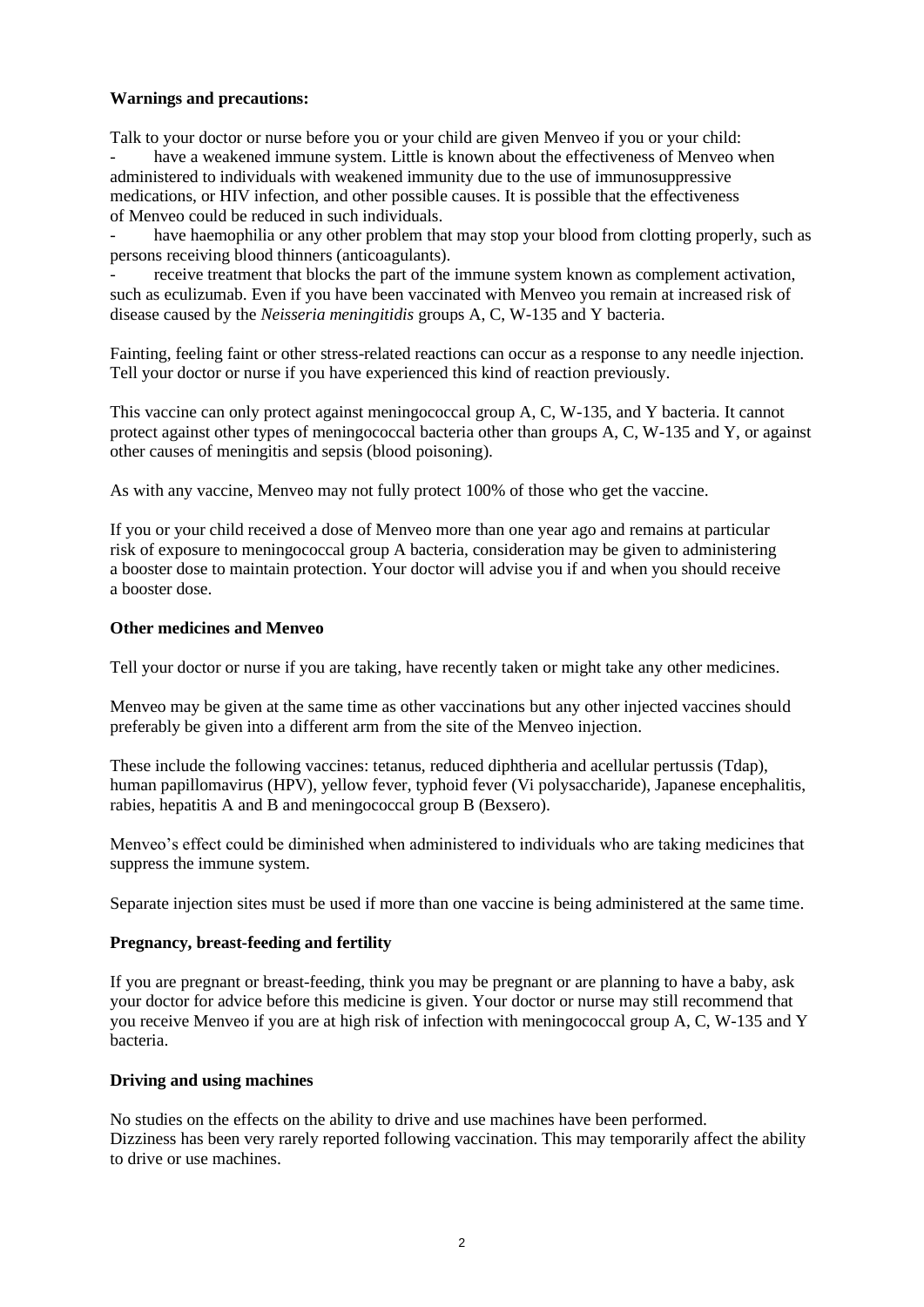## **Menveo contains**

This medicinal product contains less than 1 mmol sodium (23 mg) per dose, i.e. essentially 'sodium-free'.

This medicinal product contains less than 1 mmol potassium (39 mg) per dose, i.e. essentially 'potassium-free'.

## **3. How to use Menveo**

Menveo will be given to you or your child by a doctor or nurse.

The vaccine is usually given into the upper arm muscle (deltoid) for children (from 2 years of age), adolescents and adults. Your doctor or nurse will take care to ensure the vaccine is not given into a blood vessel and will make sure that it is injected into muscle and not into the skin.

For children (from 2 years of age), adolescents and adults: a single (0.5 mL) injection will be given.

The safety and efficacy of Menveo in children under 2 years of age has not yet been established. There are limited data in individuals aged 56-65 and there are no data in subjects aged older than 65 years.

Please tell your doctor if you have received a previous injection with Menveo or another meningococcal vaccine. Your doctor will tell you if you need an additional injection of Menveo.

For information on the reconstitution of the vaccine see the section for medical or healthcare professionals at the end of this leaflet.

If you have any further questions on the use of this medicine, ask your doctor or nurse.

### **4. Possible side effects**

Like all medicines, this medicine can cause side effects, although not everybody gets them.

The most common side effects reported during clinical trials usually lasted only one to two days and were not usually severe.

In children (from 2 to 10 years of age), the side effects that were reported during clinical trials are listed below.

Very common (may affect more than 1 in 10 people): sleepiness, headache, irritability, generally feeling unwell, injection site pain, injection site redness ( $\leq$  50 mm), injection site firmness ( $\leq$  50 mm)

Common (may affect up to 1 in 10 people): change in eating habits, nausea, vomiting, diarrhea, rash, muscle ache, joint ache, chills, fever  $\geq 38^{\circ}$ C, injection site redness (>50mm) and injection site firmness (>50mm)

Uncommon (may affect up to 1 in 100 people): injection site itching

In adolescents (from 11 years of age) and adults, the most common side effects that were reported during clinical trials are listed below.

Very common: headache, nausea, injection site pain, injection site redness ( $\leq$  50 mm), injection site firmness ( $\leq 50$  mm), muscle ache, generally feeling unwell

Common: rash, injection site redness ( $> 50$  mm), injection site firmness ( $> 50$  mm), joint ache, fever  $\geq$  38°C, chills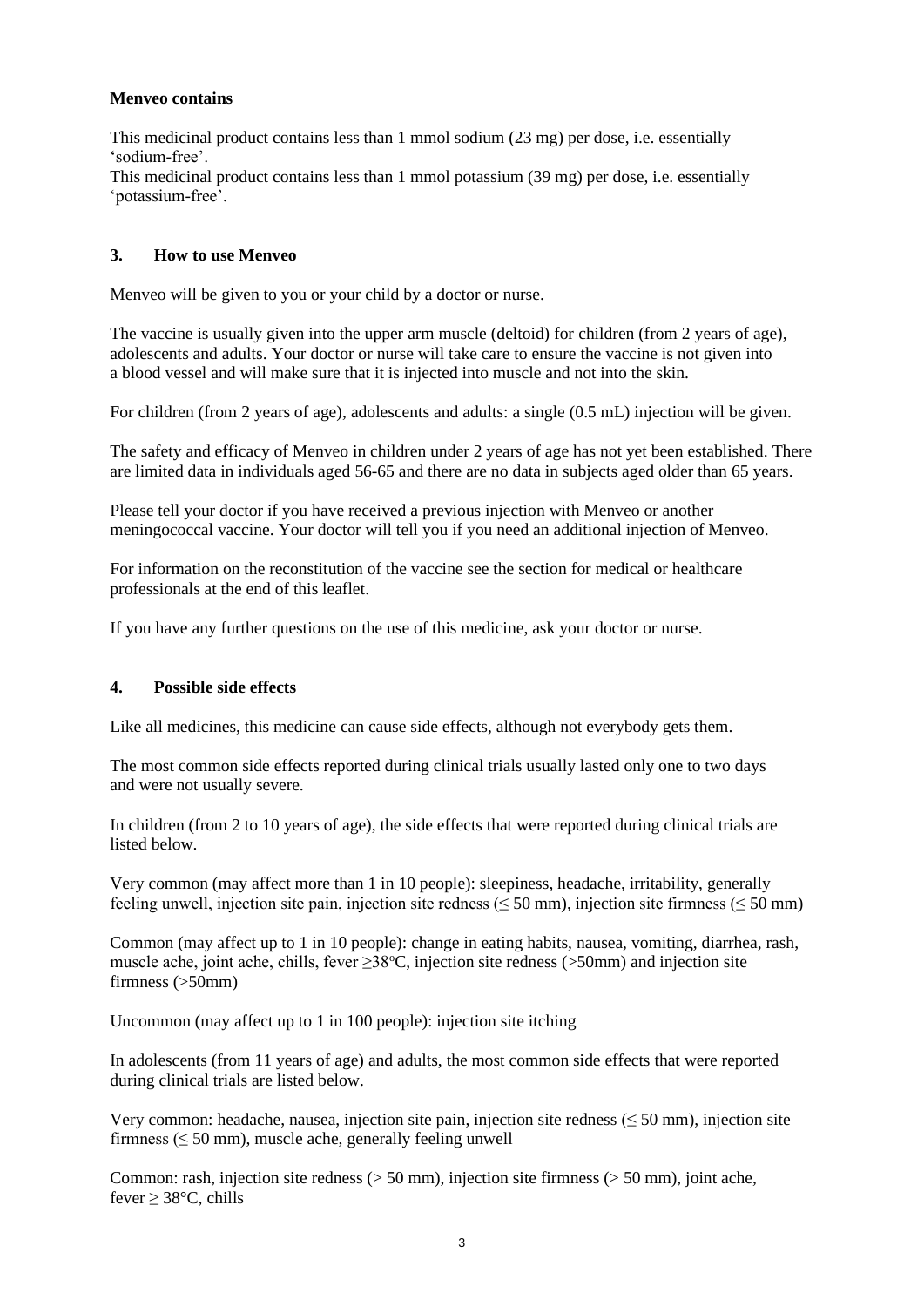Uncommon: dizziness, injection site itching

Side effects that have been reported during marketed use include:

Rare: enlarged lymph nodes.

Not known: allergic reactions that may include severe swelling of the lips, mouth, throat (which may cause difficulty in swallowing), difficulty breathing with wheezing or coughing, rash and swelling of the hands, feet and ankles, loss of consciousness, very low blood pressure; fits (convulsions) including fits associated with fever; balance disorder; faint; infection of the skin at the injection site; injection site swelling, including extensive swelling of the injected limb.

If a severe allergic reaction occurs tell your doctor straight away or go immediately/ take your child to the nearest Accident and Emergency department because urgent medical help may be needed.

## **Reporting of side effects**

If you get any side effects, talk to your doctor, pharmacist or nurse. This includes any possible side effects not listed in this leaflet. You can also report side effects directly (see details below). By reporting side effects you can help provide more information on the safety of this medicine.

## **United Kingdom**

Yellow Card Scheme Website[: www.mhra.gov.uk/yellowcard](http://www.mhra.gov.uk/yellowcard) or search for MHRA Yellow Card in the Google Play or Apple App Store

## **5. How to store Menveo**

Keep this medicine out of the sight and reach of children.

Do not use this medicine after the expiry date which is stated on the outer carton after EXP. The expiry date refers to the last day of that month.

Store in a refrigerator ( $2^{\circ}\text{C} - 8^{\circ}\text{C}$ ). Do not freeze. Keep the vials in the outer carton in order to protect from light.

After reconstitution, the product should be used immediately. However, chemical and physical stability after reconstitution was demonstrated for 8 hours below 25°C.

Do not throw away any medicines via wastewater or household waste. Your doctor or nurse will dispose of this medicine. These measures will help protect the environment.

### **6. Contents of the pack and other information**

### **What Menveo contains**

One dose (0.5 mL of the reconstituted vaccine) contains: The active substances are:

(Originally contained in the powder) • Meningococcal group A oligosaccharide 10 micrograms Conjugated to *Corynebacterium diphtheriae* CRM<sup>197</sup> protein 16.7 to 33.3 micrograms (Originally contained in the solution) Meningococcal group C oligosaccharide 5 micrograms Conjugated to *Corynebacterium diphtheriae* CRM<sup>197</sup> protein 7.1 to 12.5 micrograms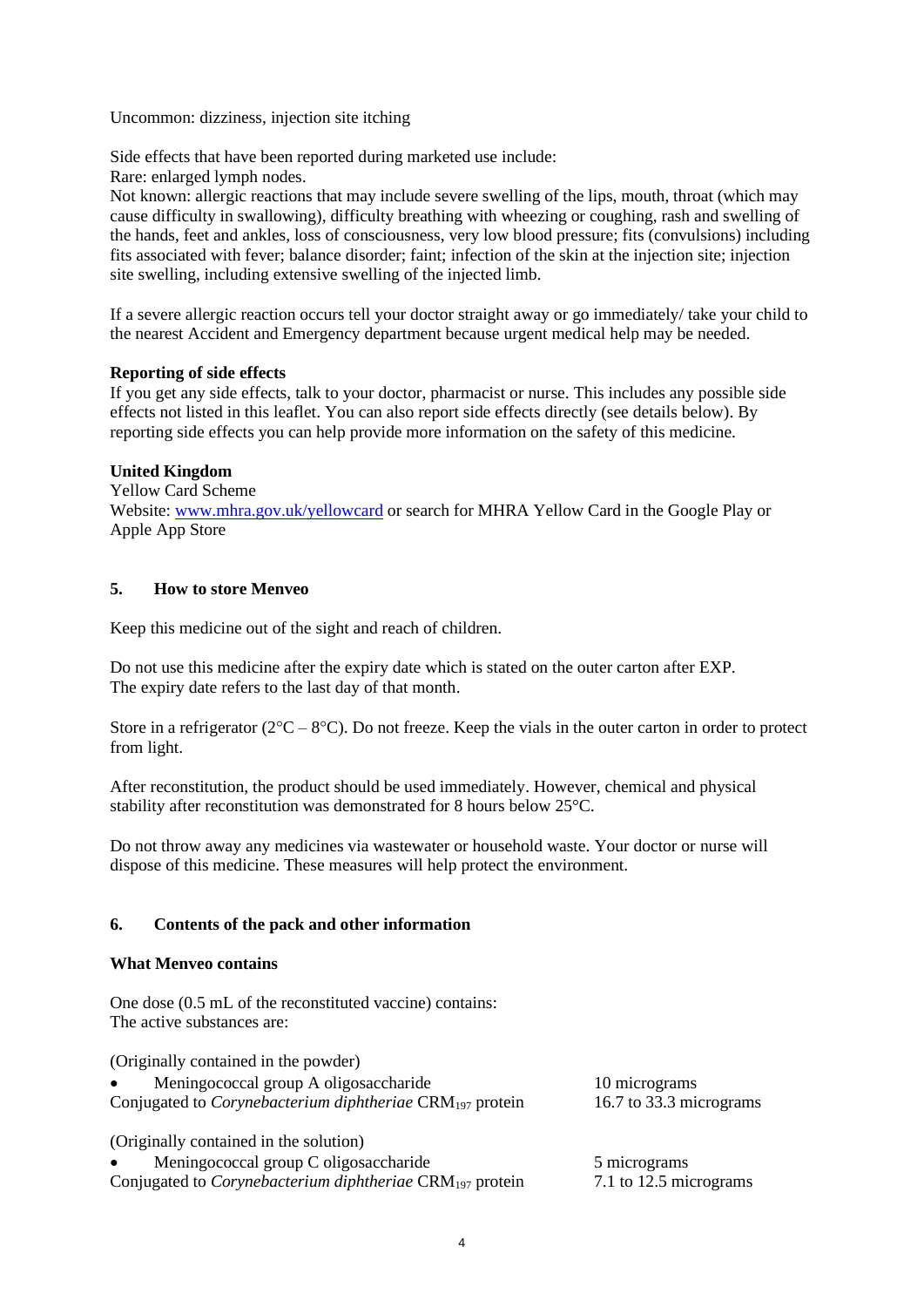| $\bullet$ | Meningococcal group W-135 oligosaccharide                            |  |
|-----------|----------------------------------------------------------------------|--|
|           | Conjugated to <i>Corynebacterium diphtheriae</i> $CRM_{197}$ protein |  |

• Meningococcal group Y oligosaccharide 5 micrograms Conjugated to *Corynebacterium diphtheriae* CRM<sup>197</sup> protein 5.6 to 10.0 micrograms

The other ingredients (excipients) are:

In the powder: potassium dihydrogen phosphate and sucrose.

In the solution: sodium chloride, sodium dihydrogen phosphate monohydrate, sodium hydrogen phosphate dihydrate and water for injection (See also end of Section 2).

## **What Menveo looks like and contents of the pack**

Menveo is a powder and a solution for injection.

Each dose of Menveo is supplied as a:

- 1 Vial containing the MenA Lyophilised Conjugate Component as a white to off-white powder
- 1 Vial containing the MenCWY Liquid Conjugate Component as clear solution

Pack size of one dose (2 vials), five doses (10 vials) or ten doses (20 vials). Not all pack sizes may be marketed.

#### **The contents of the two components (vial and vial) are to be mixed prior to vaccination providing 1 dose of 0.5 mL.**

### **Marketing Authorisation Holder**

GlaxoSmithKline UK Limited 980 Great West Road Brentford Middlesex TW8 9GS United Kingdom

### **Manufacturer**

GSK Vaccines S.r.l., Bellaria-Rosia, 53018 Sovicille (Siena), Italy

#### **Other formats:**

To listen to or request a copy of this leaflet in Braille, large print or audio please call, free of charge: 0800 198 5000 (UK Only) Please be ready to give the following information: **Product name Menveo powder and solution for solution for injection**  Reference number 19494/0289 This is a service provided by the Royal National Institute of Blind People.

### **This leaflet was last revised in August 2021**

Trademarks are owned by or licenced to the GSK group of companies. © 2021 GSK group of companies or its licensor ------------------------------------------------------------------------------------------------------------------

The following information is intended for healthcare professionals only:

3.3 to 8.3 micrograms

5 micrograms